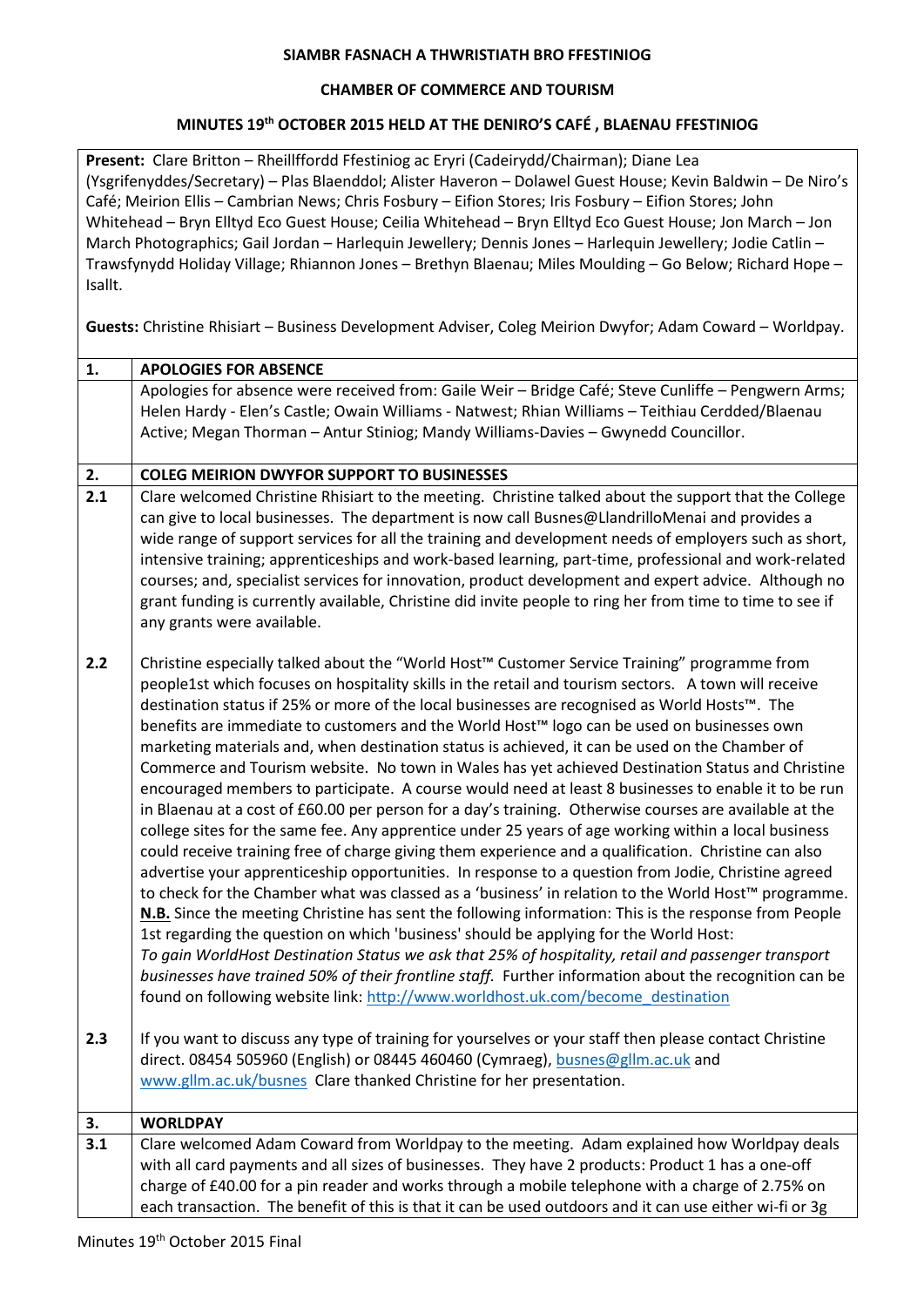|     | access. It can be used for mail order and telephone orders and can also be used via a web browser.<br>Product 2 has a terminal card reader at a monthly fee of £15 to £20 plus a percentage charge on debit<br>and credit cards. Contactless payments have the same charges. It was noted that using the Cashback<br>facility by giving cash back to the customer had no charge/fee and could lower bank charges for<br>paying in cash.                                                                                                          |
|-----|--------------------------------------------------------------------------------------------------------------------------------------------------------------------------------------------------------------------------------------------------------------------------------------------------------------------------------------------------------------------------------------------------------------------------------------------------------------------------------------------------------------------------------------------------|
| 3.2 | A discussion took place about PCI DSS compliance which had to be adhered to. Worldpay make an<br>annual charge of £25.00 for this compliance check each year. It is a way for businesses to check that<br>they are adhering to the laws regarding use and storage of personal card details.                                                                                                                                                                                                                                                      |
| 3.3 | Chris Fosbury raised the issue that 5 charges appeared to be applied to each card transaction: an<br>authorisation charge, PCI DSS compliance charge, money into the business bank account charge, the<br>payment charge/% and the monthly fee. Adam said that authorisation was via Freephone so did not<br>incur a charge and he suggested that businesses check to see if there is an Autofree facility at their<br>banks to try and avoid that particular charge which was an issue with banks and so outside of the<br>control of Worldpay. |
| 3.4 | Adam also said that Pay By Link was a way of doing a secure transaction. Clare thanked Adam very<br>much for his presentation and the information that he was able to provide. it was suggested that<br>businesses should contact Adam direct for a more detailed look into ahat would be best for their own<br>business as there was such diversity in the meeting.                                                                                                                                                                             |
| 4.  | <b>MINUTES OF PREVIOUS MEETING</b>                                                                                                                                                                                                                                                                                                                                                                                                                                                                                                               |
|     | The minutes of the previous meeting held on 7 <sup>th</sup> September 2015 were approved.                                                                                                                                                                                                                                                                                                                                                                                                                                                        |
| 5.  | <b>MATTERS ARISING</b>                                                                                                                                                                                                                                                                                                                                                                                                                                                                                                                           |
| 5.1 | <b>CIST Grant Application (3.2)</b>                                                                                                                                                                                                                                                                                                                                                                                                                                                                                                              |
|     | Clare stated that work was ongoing to bid for funding from other sources.                                                                                                                                                                                                                                                                                                                                                                                                                                                                        |
| 5.2 | DHFfest (3.3)                                                                                                                                                                                                                                                                                                                                                                                                                                                                                                                                    |
|     | It was noted that visitors had commented that there was no cash available in the cash machines over                                                                                                                                                                                                                                                                                                                                                                                                                                              |
|     | the weekend. The Town Council had written to HSBC about this.                                                                                                                                                                                                                                                                                                                                                                                                                                                                                    |
| 5.3 | <b>World Heritage Site Application (3.4)</b><br>It was noted that this was ongoing.                                                                                                                                                                                                                                                                                                                                                                                                                                                              |
| 5.4 | Car Parking in Blaenau Ffestiniog (3.5)                                                                                                                                                                                                                                                                                                                                                                                                                                                                                                          |
|     | Mandy Williams-Davies had informed the Chairman that signage would soon be installed to clarify the                                                                                                                                                                                                                                                                                                                                                                                                                                              |
|     | status of the car park behind Ty Gorsaf.                                                                                                                                                                                                                                                                                                                                                                                                                                                                                                         |
| 5.5 | Siop Jeff (5.1)                                                                                                                                                                                                                                                                                                                                                                                                                                                                                                                                  |
|     | It was noted that this item was ongoing. It was mentioned that a new shop was due to open in the                                                                                                                                                                                                                                                                                                                                                                                                                                                 |
|     | town and a variety of charities would benefit from the sales of the shop.                                                                                                                                                                                                                                                                                                                                                                                                                                                                        |
| 5.6 | <b>Go Below (5.3)</b>                                                                                                                                                                                                                                                                                                                                                                                                                                                                                                                            |
|     | Miles reported on the trial usage of part of the Ffestiniog Railway's car park at Tan y Grisiau. They are                                                                                                                                                                                                                                                                                                                                                                                                                                        |
|     | using old station buildings so customers do not need to go to the base in Betws-y-Coed first. It was                                                                                                                                                                                                                                                                                                                                                                                                                                             |
|     | also a great benefit that the Lakeside Café was next door. Miles was in the process of updating the<br>accommodation section of the website and welcomed requests from all local accommodation                                                                                                                                                                                                                                                                                                                                                   |
|     | providers to be added to their site.                                                                                                                                                                                                                                                                                                                                                                                                                                                                                                             |
| 5.7 | <b>Bryn Elltyd and National Ecohomes (5.5)</b>                                                                                                                                                                                                                                                                                                                                                                                                                                                                                                   |
|     | John Whitehead reported that some interest had been generated by this open day at Bryn Elltyd.                                                                                                                                                                                                                                                                                                                                                                                                                                                   |
| 5.8 | National Biking Event 19th September 2015 (5.6)                                                                                                                                                                                                                                                                                                                                                                                                                                                                                                  |
|     | Gail Jordan had attended this event to promote the town of Blaenau Ffestiniog with the visitors to the                                                                                                                                                                                                                                                                                                                                                                                                                                           |
|     | event. It was noted that some people had not booked to stay locally because the national event was                                                                                                                                                                                                                                                                                                                                                                                                                                               |
|     | advertised as "Antur Stiniog" and not as an event held at Blaenau Ffestiniog so they thought the name                                                                                                                                                                                                                                                                                                                                                                                                                                            |
|     | of the town was Antur Stiniog. Visitors appreciated the maps that Gail handed out.                                                                                                                                                                                                                                                                                                                                                                                                                                                               |
|     |                                                                                                                                                                                                                                                                                                                                                                                                                                                                                                                                                  |
|     | Gail also stated that she was attending 5 events with her jewellery stall and would be very pleased to<br>have other business leaflets on her stall for people to pick up. Contact Gail if you would like her to do<br>this with your leaflets.                                                                                                                                                                                                                                                                                                  |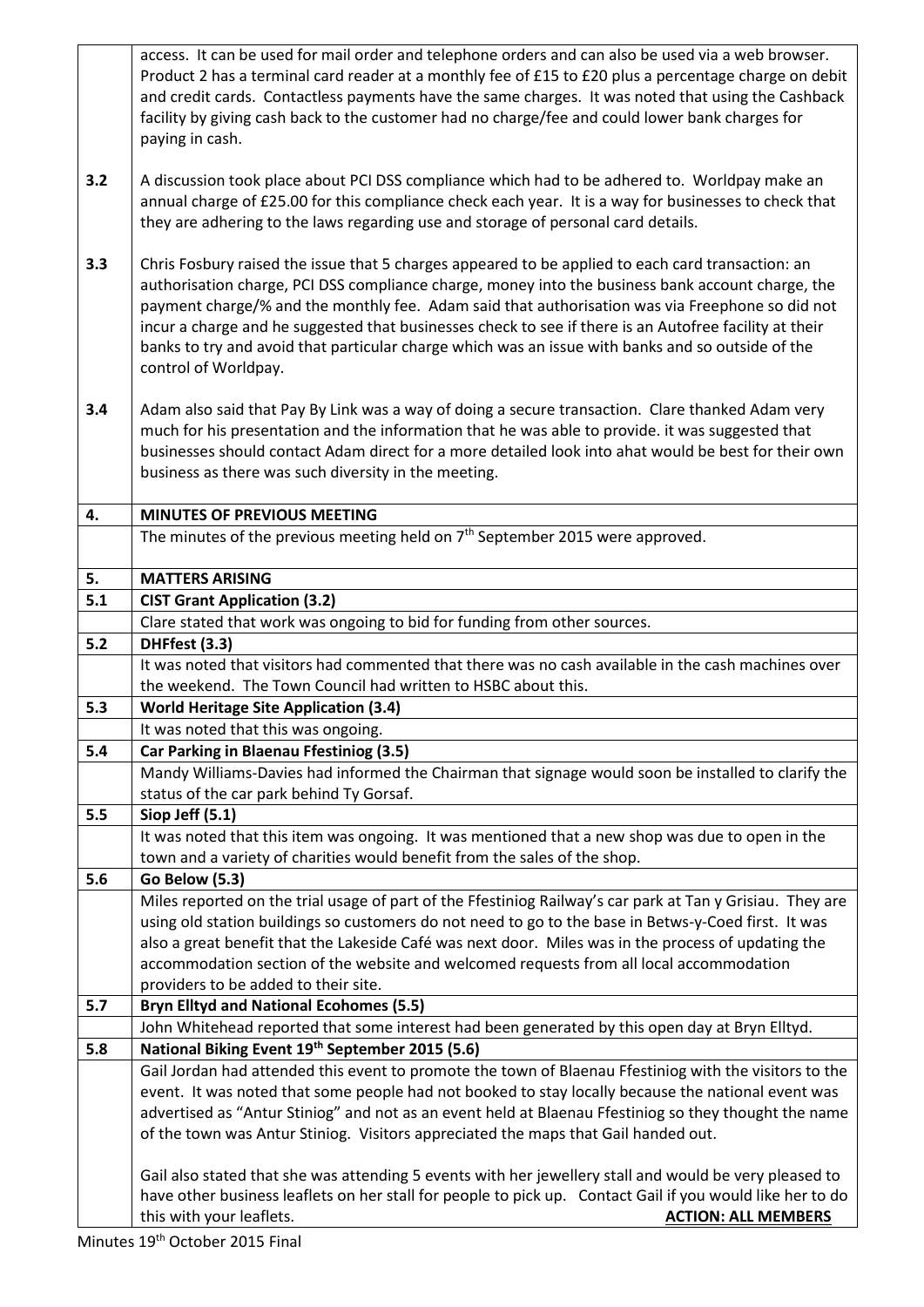| 5.9                     | Celebration of the Life of Bob Cole (5.7)                                                                                                                |
|-------------------------|----------------------------------------------------------------------------------------------------------------------------------------------------------|
|                         | Clare reported that over 60-people attended this gathering and that it raised funds for Dignity in                                                       |
|                         | Dying.                                                                                                                                                   |
|                         |                                                                                                                                                          |
| 6                       | <b>TREASURER'S REPORT</b>                                                                                                                                |
|                         | Iris Fosbury reported that the Chamber had £920.00 in the bank. It was also noted that invoices for                                                      |
|                         | membership would be issued from next year onwards. Iris also stated that some payments which had                                                         |
|                         | been made by BACS had not been accompanied by details of which business had made the payment.                                                            |
|                         | Please can members check and let Iris know if they did not put a reference on the payment.                                                               |
|                         | <b>ACTION: ALL MEMBERS</b>                                                                                                                               |
|                         |                                                                                                                                                          |
| $\overline{\mathbf{z}}$ | <b>MEMBERSHIP REPORT</b>                                                                                                                                 |
|                         | It was reported that membership remained the same and that Sue Roberts was chasing up some                                                               |
|                         | outstanding membership fees.                                                                                                                             |
|                         |                                                                                                                                                          |
| 8                       | <b>WEBSITE</b>                                                                                                                                           |
| 8.1                     | Alister and Clare were due to see Delwedd regarding the website to discuss how to display                                                                |
|                         | information on each business in a more useful way rather than simply by an alphabetical list of                                                          |
|                         | <b>ACTION: CLARE BRITTON AND ALISTER HAVERON</b><br>business names.                                                                                      |
|                         |                                                                                                                                                          |
| 8.2                     | All members were asked again to review the information on their business and to bring it up to date                                                      |
|                         | including new or additional photographs.<br><b>ACTION: ALL MEMBERS</b>                                                                                   |
|                         |                                                                                                                                                          |
| 8.3                     | Elen's Castle had paid for an advertisement but had not yet provided the basic information needed                                                        |
|                         | for it to be set up by Alister.<br><b>ACTION: ELEN'S CASTLE</b>                                                                                          |
|                         |                                                                                                                                                          |
| 8.4                     | A photographic competition was proposed with the top 10 entries having a slot on the Chamber                                                             |
|                         | website.                                                                                                                                                 |
|                         |                                                                                                                                                          |
| 9                       | <b>TOURISM</b>                                                                                                                                           |
|                         |                                                                                                                                                          |
|                         |                                                                                                                                                          |
|                         | Clare stated that a Classic Car Rally club was keen to come to Blaenau Ffestiniog and either 3rd or 31st                                                 |
|                         | July 2016 was suggested. It was noted that a vintage tractor rally (around 200 entries) was to be held                                                   |
|                         | in Blaenau Ffestiniog in June when members would drive from Dolgellau, stay for around 4 hours and                                                       |
|                         | then drive back again. Members were keen to pursue the proposal to hold a classic car rally.                                                             |
|                         | <b>ACTION: CLARE BRITTON</b>                                                                                                                             |
|                         | <b>FIREWORK NIGHT</b>                                                                                                                                    |
| 10                      |                                                                                                                                                          |
|                         | Kevin Baldwin stated that more stewards would need to be identified nearer the 5 <sup>th</sup> November so                                               |
|                         | that they could take collections towards the cost of the fireworks that had been ordered. No entry                                                       |
|                         | fee will be charged so it will be donations only which would all go to Blaenau Bendigedig. The risk                                                      |
|                         | assessment had been done. On the night there would be a tombola (donations to Kevin at De Niro's                                                         |
|                         | please), food, cakes and craft stalls amongst others. Donations for having a table were also asked for                                                   |
|                         | rather than making a charge. . It was noted that Blaenau Bendigedig had deregistered as a charity                                                        |
|                         | <b>ACTION: ALL MEMBERS - ITEMS FOR TOMBOLA AND RAFFLE PLEASE</b><br>but was about to re-register.                                                        |
| 11                      | <b>CHRISTMAS LIGHTS</b>                                                                                                                                  |
|                         |                                                                                                                                                          |
|                         | The Chamber and the Town Council were working together with Blaenau Bendigedig. A theme of                                                               |
|                         | 'Christmas' had been decided for the shop windows in Blaenau Ffestiniog. In addition to the shops                                                        |
|                         | there would be just a few stalls in the Town Hall as well. It was agreed that a Treasure Hunt would be                                                   |
|                         | held so that competitors needed to find something in every shop window with a good prize at the end                                                      |
|                         | for the winner.                                                                                                                                          |
|                         |                                                                                                                                                          |
|                         | The local school are making lanterns for a parade and Blaenau Bendigedig were providing the lights to                                                    |
|                         | go inside the lanterns. The fancy dress competition would be "Snow Queen" and "Jack Frost". Other<br>competitions would also be held during the evening. |